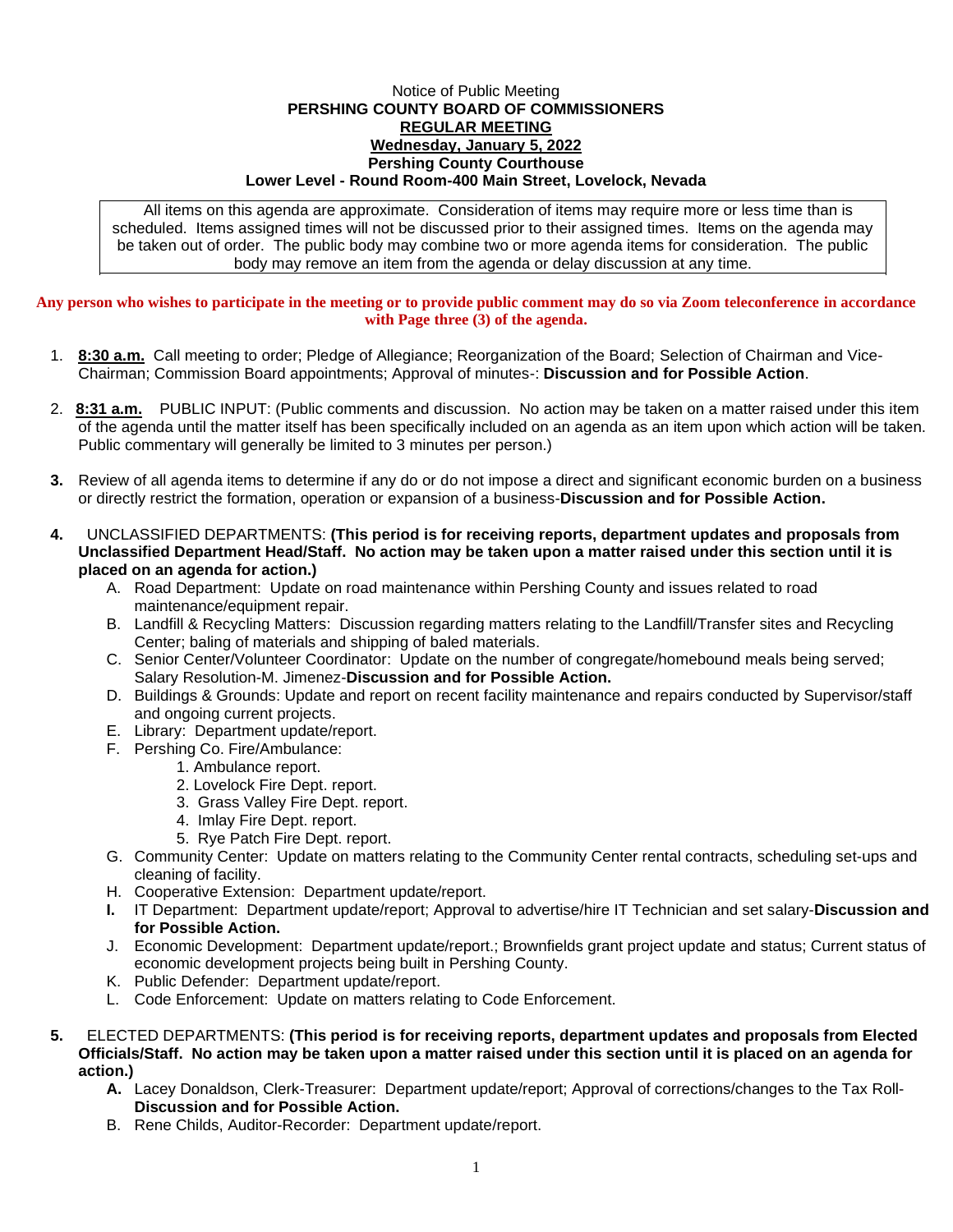- **C.** Laureen Basso-Cerini, Assessor: Department update/report; NRS 361.300-Time and manner for completion of secured tax roll; list of taxpayers and valuations; notice of assess valuation; Salary Resolutions: J. Hill; M. Root-**Discussion and for Possible Action.**
- D. Bryce Shields, District Attorney: Department update/report.
- E. Judge Karen Stephens, Justice Court: Department update/report.
- F. Jerry Allen, Sheriff: Update/report on matters relating to the Pershing County Sheriff's Office.
- 6. Proclamations and Awards: (The Pershing County Board of Commissioners may make a Proclamation or present a service or other award on behalf of the County) Radon Proclamation January 2022- **Discussion and for Possible Action**.
- 7. Board appointments/resignations: Library Board of Trustees (Resignation); Planning Board; Wildlife Board; Volunteer Board; Cemetery Board; 911 Surcharge Committee; Lovelock Valley Weed District-**Discussion and for Possible Action**.
- 8. Derby Field Airport: Update on matters relating to the Derby Field Airport.
- 9. Nevada Division of Water Resources: Approval of FYJuly1, 2021 to June 30, 2022 budget for the Humboldt River Distribution in the amount of \$94,856.97-**Discussion and for Possible Action**.
- **10.** Museum Board: Request for approval to advertise/hire an Administrative Clerk I (19 hours per week) position-**Discussion and for Possible Action.**
- 11. **10:00 a.m.** PLANNING & BUILDING DEPARTMENT/IMLAY WATER SYSTEM MATTERS/PERSHING ELECTRICAL:
	- A. Department written update/report.
	- B. Submittal of Monthly Building Permits/fees collected.
	- C. Submittal of Monthly Business License applications and fees collected.
	- D. Submittal of Monthly Water Report/fees collected from the Imlay Water System.
	- E. Review of the Statement of Qualification submitted by Farr West Engineering and approval to authorize Farr West Engineering to meet with County personnel to determine the priorities for the Imlay Water System and identify potential funding sources. -**Discussion and for Possible Action**.
- 12. Update from Emergency Management relating to the COVID-19; List of proposed projects, prioritizing and changing/amending the projects for allocation of the Covid-19 American Rescue Plan funding for Pershing County in the amount of \$1,306,252.00-**Discussion and for Possible Action.**
- 13. Litigation Meeting.
- 14. Report from Legal Counsel.
- **15.** Report from Administrative Assistant/HR Rep.-County Commissioner's Office; Approval for Commissioner Shayla Hudson to attend the Nevada Water Resources Association Conference in Las Vegas, NV on February 1-3, 2022-**Discussion and for Possible Action.**
- 16. Items for future agendas-**Discussion and for Possible Action.**
- 17. Correspondence.
- 18. Board Member reports of meetings attended/Board Liaison reports of meetings attended. (Nevada Works, Safety, Hospital Board, Emergency Management, Cemetery, Recreation Board, WNDD, Pe. Co. Economic Dev./, Community Center, Airport Advisory Board; Museum Advisory Board, Library Board, Senior Center Advisory Board, Central Nevada Water Authority, Planning Board, Broadband Advisory Board, 911 Committee, Solid Waste Management Recycling Advisory Board, Pe. Co. Volunteer Advisory Board, T. V. Board, Frontier Coalition, Humboldt River Water Basin Authority.)
- 19. PUBLIC INPUT: (Public comments and discussion. No action may be taken on a matter raised under this item of the agenda until the matter itself has been specifically included on an agenda as an item upon which action will be taken. Public commentary will generally be limited to 3 minutes per person.)
- 20. Vouchers, Claims and Expenditures for Review (The vouchers, claims, and expenditures presented under this section are for discussion and possible action) - **Discussion and for Possible Action**.